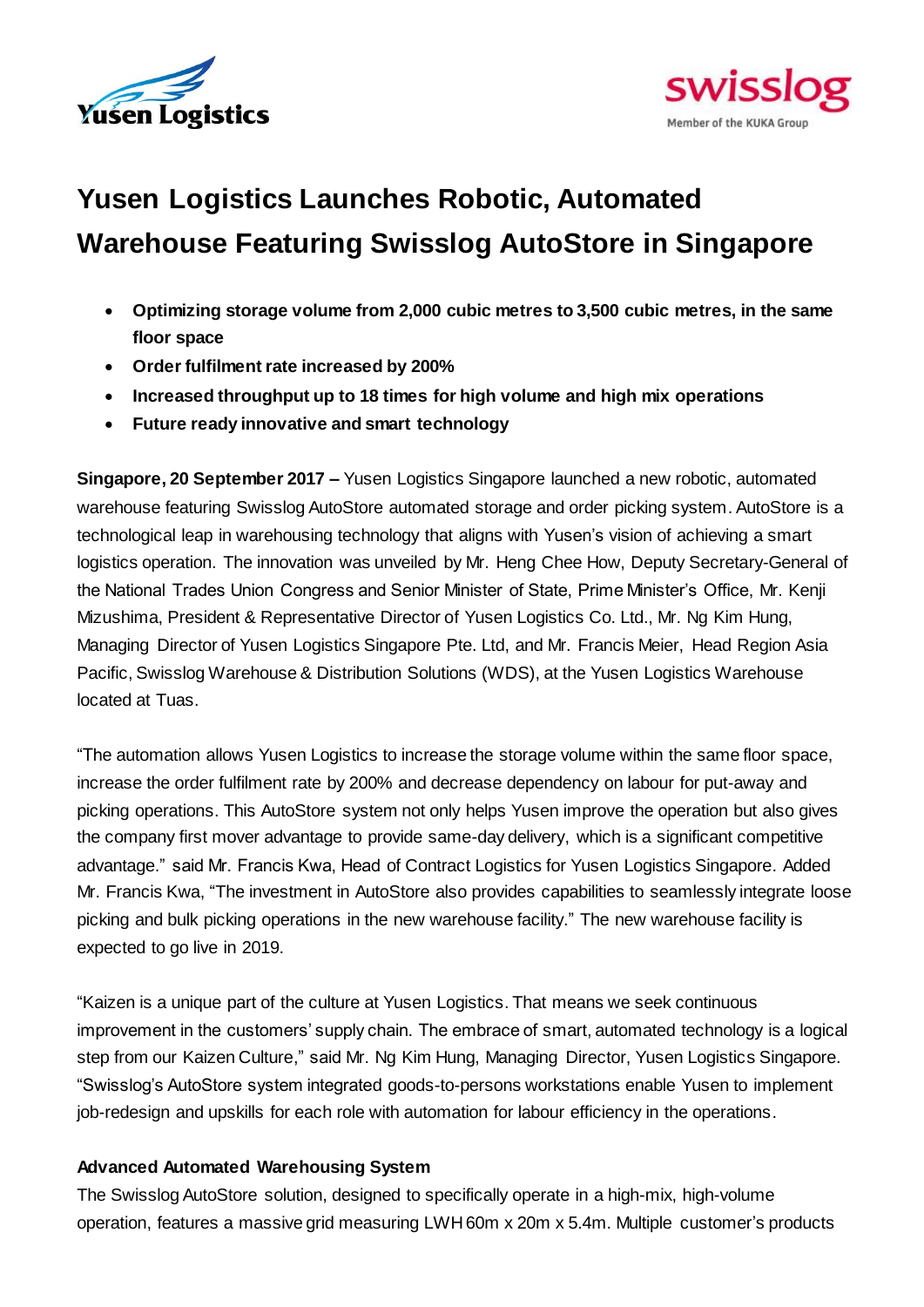are stored in the 40,600 bins and 22 robots running on the grid deliver goods to 11 goods-to-person workstations. This allow Yusen to increase the throughput up to 18 times compared to current operations.

According to Mr. Francis Meier, Head of Asia Pacific for Swisslog Warehouse & Distribution Solutions (WDS), "We are excited to partner with Yusen Logistics in realizing its' vision of a digital operation that will attract young talent to join the company. Automation is the way forward and we are happy to support Yusen Logistics in achieving an Industry 4.0 robotics and data-driven operation."

### **Media Contact:**

Lee Chew Wan Swisslog Tel. +65 6280 0600 Email [chewwan.lee@swisslog.com](mailto:chewwan.lee@swisslog.com)

#### **About Swisslog**

Swisslog designs, develops and delivers best-in-class automation solutions for forward-thinking hospitals, warehouses and distribution centers. We offer integrated systems and services from a single source – from consulting to design, implementation and lifetime customer service. Behind the company's success are 2 500 employees worldwide, supporting customers in more than 50 countries.

[www.swisslog.com](http://www.swisslog.com/)

Swisslog is part of the KUKA Group, a leading global supplier of intelligent automation solutions. [www.kuka.com](http://www.kuka.com/)

#### **About Yusen Logistics**

Yusen Logistics is a world-leading total logistics provider. We offer global services in freight forwarding, warehousing, transportation, distribution services, contract logistics and supply chain management in one package. We provide solutions which range from stand-alone operations to control-tower managed global supply chain, combining our expertise and insights with unique technology capabilities and our global service network.

Yusen's experiences in servicing customers in widely differing markets and geographies provide insight-driven solutions to your supply chain challenges. Yusen is poised to deliver quality and innovation services to create sustainable growth to business and society.

Yusen Logistics has a global presence in over 500 cities in 43 countries with a warehousing footprint of over 2.2 million sqm spanning five strategic areas namely Japan, Europe, the Americas, East Asia and South Asia & Oceania.

[www.yusen-logistics.com](http://www.yusen-logistics.com/)